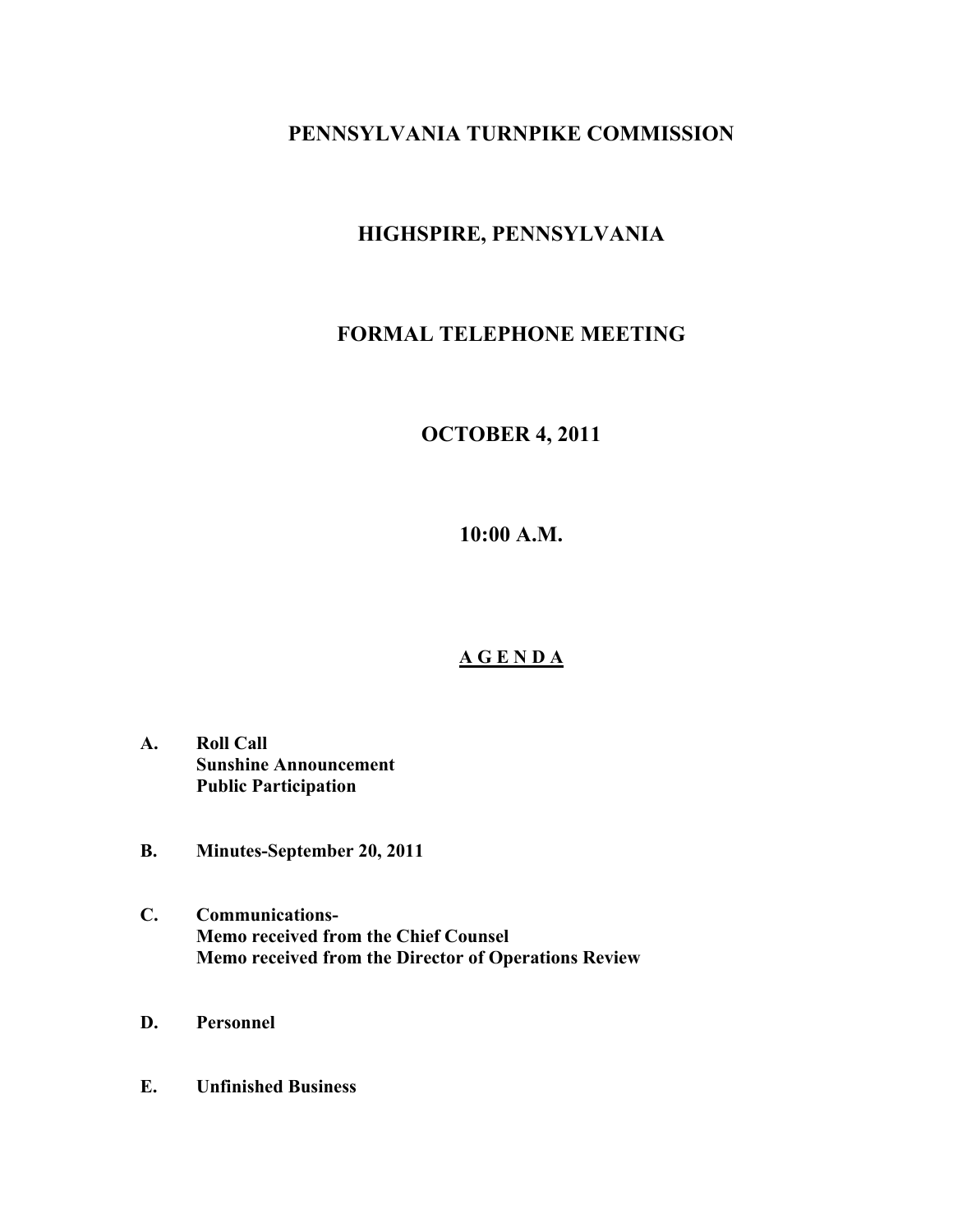### **F. NEW BUSINESS**

- **1. Adopt the Resolution ratifying the investments, reinvestments and liquidations of securities with available cash, as described in the memo from the Assistant Chief Financial Officer dated September 23, 2011.**
- **2. Approve the negotiation and execution of the Agreements for the items listed in memos "a" and "b":**
	- **a. Settlement Agreement in the case,** *Deibert v. PTC et al.;*
	- **b. Agreement with General Dynamics Information Technologies (GDIT) for professional services to upgrade, host, maintain and provide help desk support for the Commission's Electronic Bidding System (EBS) for construction projects; at a not-to-exceed amount of \$2,900,000.00.**
- **3. Approve the Right-of-Way Requests for the items listed in memos "a" through "d":**
	- **a. Adopt the Proposed Property Acquisition Resolution of Right-of-Way #17911, a total take parcel, necessary for construction of the Southern Beltway; authorize payment of the balance of the Estimated Just Compensation in the amount of \$120,000.00, payable to Cohen & Grigsby, P.C., Escrow Agent; and authorize payment of statutory damages and costs as calculated by the Legal Department and approved by the Chief Executive Officer;**
	- **b. Authorize the acquisition of Right-of-Way #12035-RC1, a total take parcel, necessary for the Beaver River Bridge Replacement Project; by issuing payment in the amount of \$50,395.00 payable to McClain, Young & Patterson, Escrow Agent; representing fair market value, pro-rated taxes and recording fees; authorize the appropriate Commission officials to execute the agreement of sale; authorize the payment of additional statutory damages as calculated by the Legal Department and approved by the Chief Executive Officer; and payment of the fair market value to the property owner is contingent upon the delivery of a deed prepared by the Legal Department;**
	- **c. Adopt the Proposed Property Acquisition Resolution of Right-of-Way #14071- RA, a partial take parcel, necessary for the total reconstruction project from MP 40.00 to MP 48.00; authorize payment of Estimated Just Compensation in the amount of \$2,700.00, payable to counsel to be named at a later time; and authorize payment of statutory damages and costs as calculated by the Legal Department and approved by the Chief Executive Officer;**
	- **d. Adopt the Proposed Property Acquisition Resolution of Right-of-Way #14216-B, a partial take parcel, necessary for the total reconstruction project from MP 40.00 to MP 48.00; authorize payment of Estimated Just Compensation in the amount of \$2,900.00, payable to counsel to be named at a later time; and authorize payment of statutory damages and costs as calculated by the Legal Department and approved by the Chief Executive Officer.**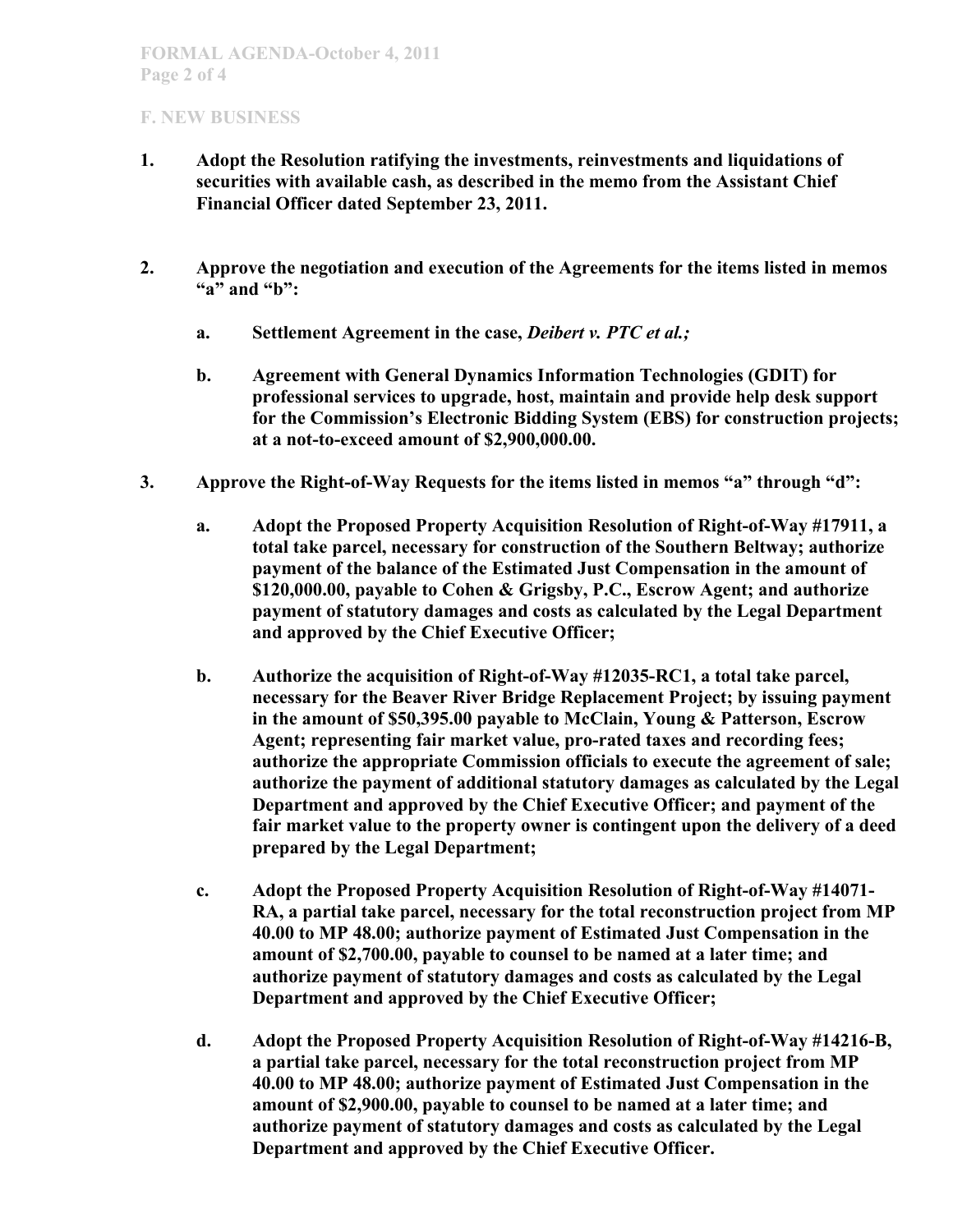### **FORMAL AGENDA-October 4, 2011 Page 3 of 4**

### **F. NEW BUSINESS**

**4. Approve the consultant selection recommendation from the Professional Services Procurement Committee (PSPC) for project collaboration and documentation system, and authorize the negotiation and execution of an agreement with the first firm listed below for a not-to-exceed amount of 1,038,258.80:**

> **Kahua Gig Werks, LLC Skire, Inc.**

- **5. Approve the Award of Bids and Issuance of Purchase Orders for the items listed in memos "a" through "d":**
	- **a. Plow blades and hardware (October 1, 2011-September 30, 2012), to the lowest responsive and responsible bidders:**<br>Chamung Supply 5 = 00,000,000 **Chemung Supply \$ 90,000.00**

| Chemung Supply               | \$90,000.00  |
|------------------------------|--------------|
| Kennametal Inc.              | \$90,000.00  |
| <b>Valk Manufacturing</b>    | \$15,000.00  |
| <b>Equipment Express LLC</b> | \$325,000.00 |
| <b>Total Award</b>           | \$520,000.00 |
| Plus 25% contingency         | \$130,000.00 |
| <b>TOTAL APPROVAL:</b>       | \$650,000.00 |
|                              |              |

- **b. Twenty-five (25) 2012 Ford Fusions, utilizing the Commonwealth's contract with Apple Automotive Group; at a total award of \$386,825.00;**
- **c. Fourteen (14) 2012 crew cab one ton stake body trucks, utilizing the Commonwealth's contract with Apple Automotive Group; at a total award of \$549,192.00;**
- **d. Six (6) 2012 Chevrolet Equinox SUV's, utilizing the Commonwealth's contract with Apple Automotive Group; at a total award of \$127,248.00.**
- **6. AUTHORIZE THE EXECUTION AND DELIVERY OF A SUPPLEMENTAL TRUST INDENTURE TO THE RESTATED INDENTURE CONTAINING AN AMENDMENT TO PERMIT RETAINAGE REQUIREMENTS FOR CONTRACTS FOR LABOR AND/OR MATERIALS TO BE WAIVED WHEN NECESSARY IN THE OPINION OF THE CHIEF ENGINEER, BASED ON THE ADVICE OF THE CHIEF COUNSEL, TO ALLOW THE COMMISSION TO COMPLY WITH OR FACILITATE COMPLIANCE WITH STATE OR FEDERAL LAW IN ORDER TO RECEIVE FEDERAL FUNDS.**